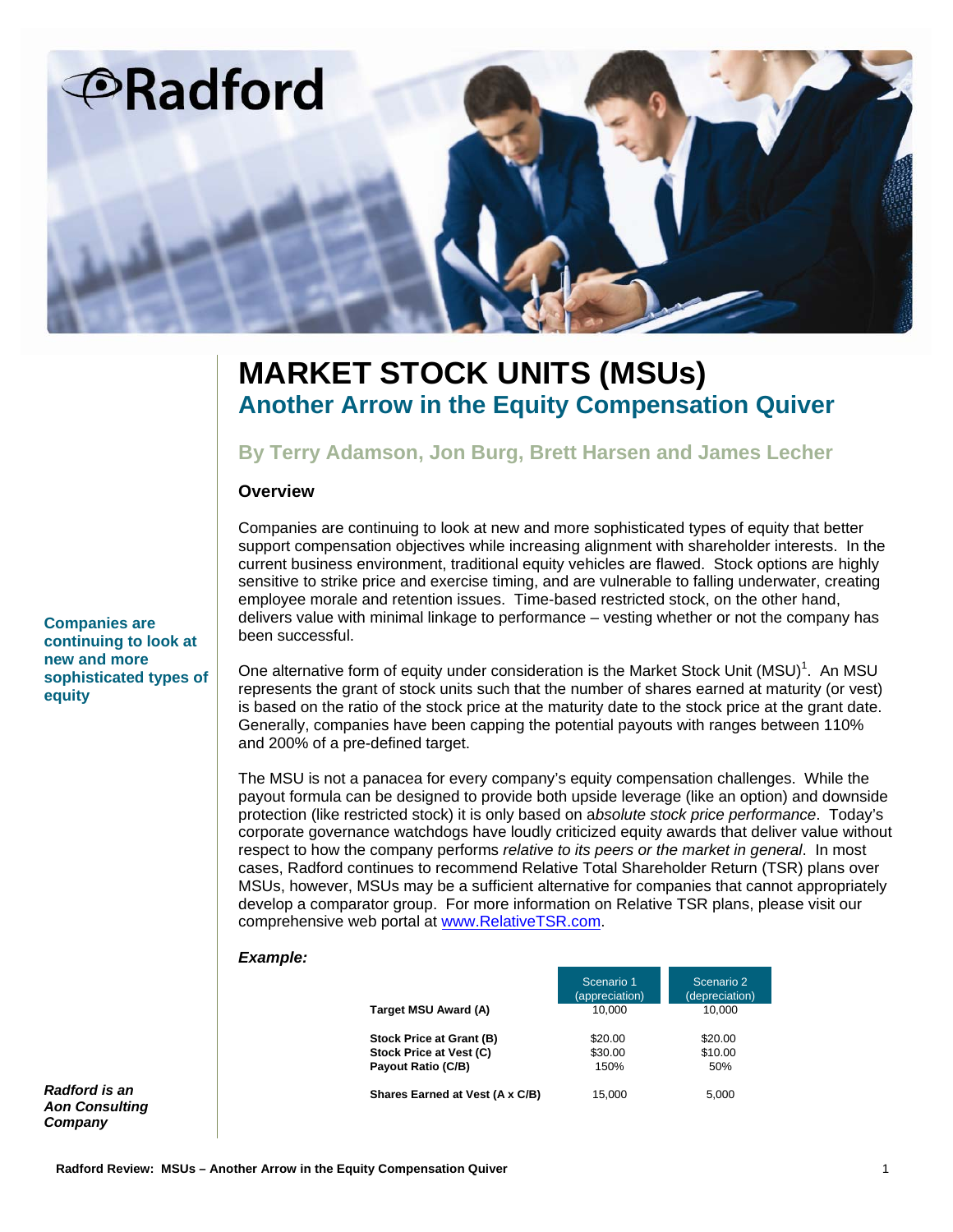#### **In most cases, Radford continues to recommend Relative TSR plans over MSUs**

The graph below outlines the value delivered to an employee holding either 30,000 traditional stock options; 10,000 time-based restricted stock units (RSUs); or 10,000 MSUs (with a 200% maximum cap on the MSU payout ratio).<sup>2</sup>

**Employee Value Delivered**



**Only a handful of companies have publicly disclosed the use of MSUs** 

As of this writing, only a handful of companies have publicly disclosed the use of MSUs for their executive teams, including Newmont Mining, Xerox, and CarMax (click to access the SEC filings). This Radford Review summarizes how MSUs work and their accounting implications, and was created as a result of numerous inquiries about MSUs. Since the payout formula for the MSU is considered a "market condition" under ASC Topic 718 (formerly SFAS 123(R)), the awards will require binomial modeling or Monte Carlo simulation to determine the fair value for accounting cost accruals.

#### **Accounting Valuation Background**

The fair values of MSUs must be determined through either Monte Carlo simulation or binomial modeling. It is not possible to use a Black-Scholes model. A binomial model is recommended if the grant price is a spot rate as it is much simpler to use. However, if there is an averaging period to the grant price, it will most likely require Monte Carlo simulation. In the results below, we use a binomial model; we do not believe that a material difference in valuation would occur with an averaging period.

We have divided a Performance Period into 120 different measurement periods. At each of the 120 different possible terminal stock prices  $(S_i)$  at the end of the Performance Period with probability of occurrence equal (*Pi* ), the fair value (FV) can be determined as follows:

$$
FV = \frac{\sum_{i=1}^{120} S_i \times P_i \times \text{Min}(200\%, \frac{S_i}{G})}{(1 + RFR)^t}
$$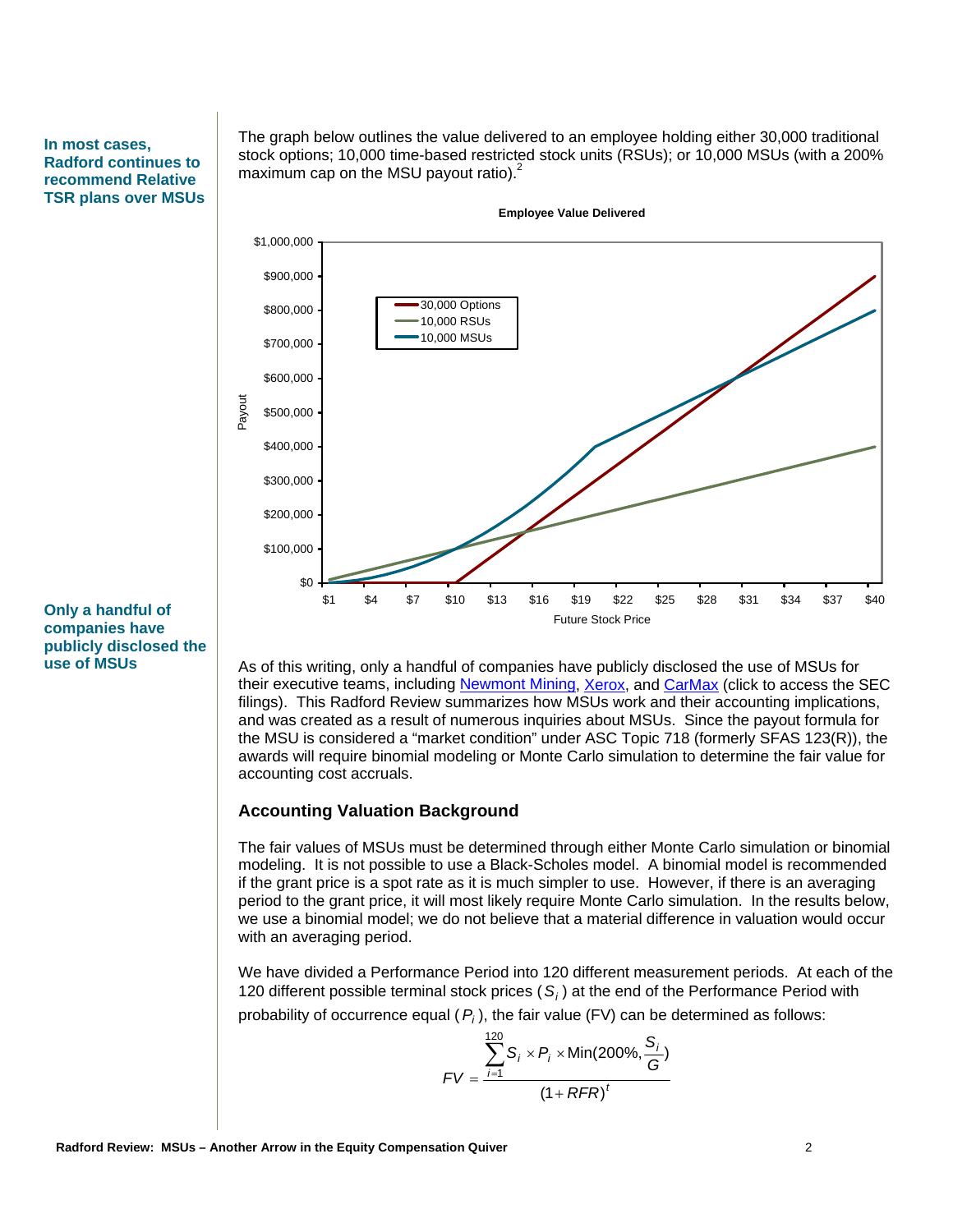*Note for the illustration on the previous page:*  "RFR" represents the Risk-Free Rate, and "G" represents the Grant Price.

Comparable modeling can be used with Geometric Brownian Motion and Monte Carlo simulation, and would be required if there is an averaging period.

# **Accounting Valuation Results**

The chart below summarizes the accounting fair value (stated as a percent of the face value of the underlying stock) for a four-year performance period with a 200% share cap. The table varies the expected volatility from 20%-80%, and the expected risk-free rate of return from 1%- 6%. For example, if the volatility is 50% and the risk-free rate is 2%, the accounting cost of the award will be 146.3% of the face value of the company's stock at the date of grant. Note that the Appendix at the conclusion of this Radford Review contains additional charts for one-year, two-year, three-year vesting (all with 200% caps), as well as four-year vesting with a 150% payout cap.

#### *Chart 1 – Fair Value of Award as a Percent of the Face Value of the Underlying Stock*

|                | 200% Share Cap - 4 Year Performance Period |                            |        |        |        |        |        |        |  |  |
|----------------|--------------------------------------------|----------------------------|--------|--------|--------|--------|--------|--------|--|--|
|                |                                            | <b>Expected Volatility</b> |        |        |        |        |        |        |  |  |
|                |                                            | 20%                        | 30%    | 40%    | 50%    | 60%    | 70%    | 80%    |  |  |
| Risk-Free Rate | 1.00%                                      | 118.9%                     | 128.8% | 136.9% | 144.0% | 150.5% | 156.2% | 161.6% |  |  |
|                | 2.00%                                      | 123.1%                     | 132.2% | 139.7% | 146.3% | 152.3% | 157.7% | 162.8% |  |  |
|                | 3.00%                                      | 127.3%                     | 135.6% | 142.4% | 148.5% | 154.1% | 159.2% | 164.0% |  |  |
|                | 4.00%                                      | 131.5%                     | 138.9% | 145.1% | 150.6% | 155.8% | 160.7% | 165.2% |  |  |
|                | 5.00%                                      | 135.7%                     | 142.3% | 147.7% | 152.7% | 157.5% | 162.1% | 166.4% |  |  |
|                | 6.00%                                      | 140.0%                     | 145.5% | 150.2% | 154.8% | 159.2% | 163.4% | 167.5% |  |  |

#### **Accounting Cost Accrual**

Since an MSU is considered a market condition, the probability of different payouts is considered in the initial grant date valuation. Using the example above, the 146.3% of face value considers the probability of 200% payouts as well as 0% payouts and everything in between. Regardless of the ultimate payout, there will be no reconciliation of the final expense based on the final number of MSUs earned at the vest date. MSUs provide for fixed and predictable accounting, accrued over the vesting period, just like traditional stock options.

**\* \* \* \* \* \*** 

#### **Footnotes**

<sup>1</sup> The MSU has been introduced by the consulting firm, Frederic W. Cook & Co., Inc. More information on the MSU can be found in the recent article published in WorldatWork titled A New Equity Device.

 $^2$ A 3:1 ratio between options and RSUs or options and MSUs is a common exchange rate used to compare each vehicle for compensation planning purposes. However, this exchange ratio can vary from company to company. It is also important to note that accounting fair values may not be the same for RSUs and MSUs. RSUs are typically valued at 100% of the face value of the stock whereas MSUs typically exceed face value. For more information on accounting valuation, visit our web portal or contact a Radford consultant.

#### **Fair values of MSUs must be determined through either Monte Carlo simulation or binomial modeling**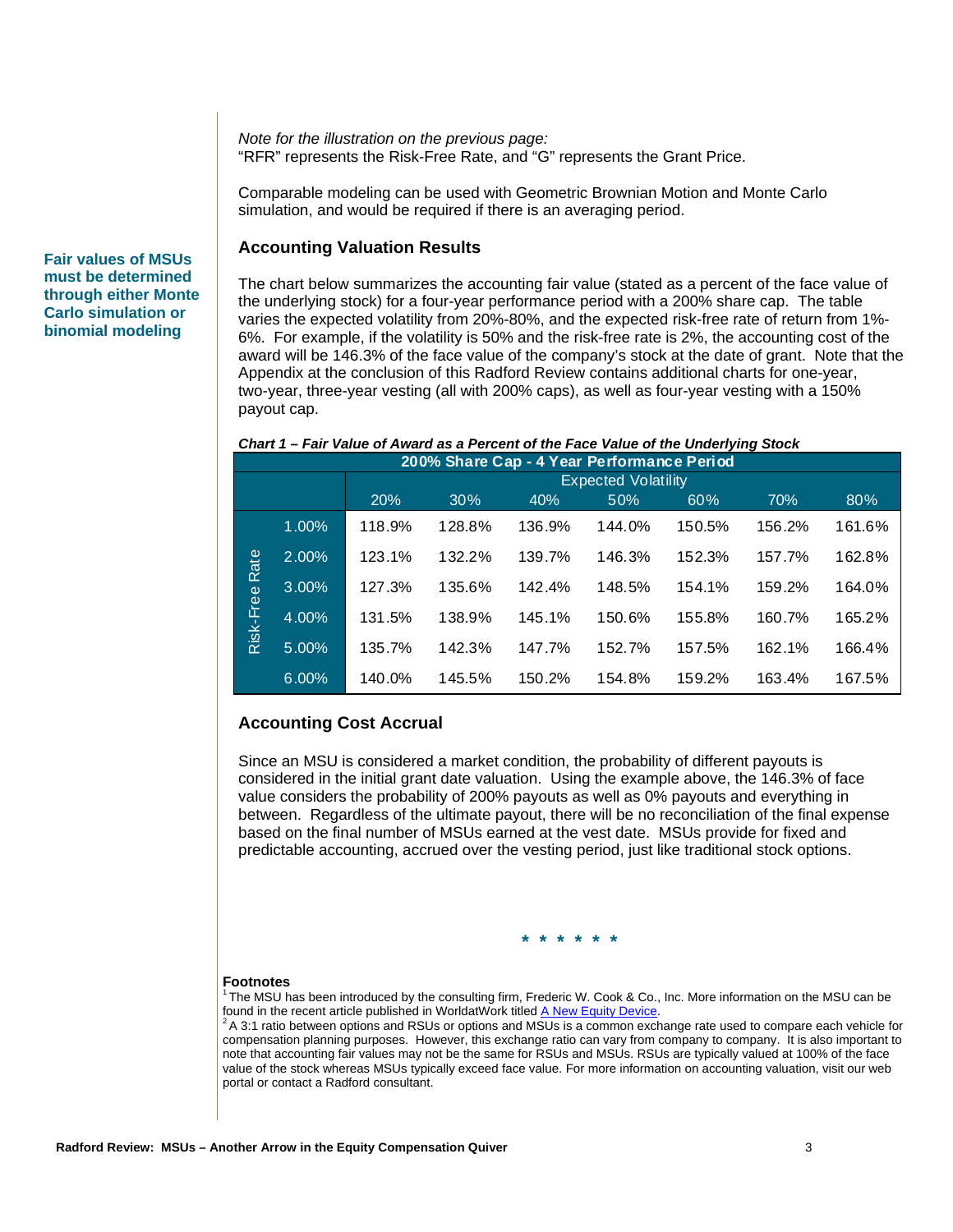# **Contributors to this Radford Review**

**Philadelphia office** 

**Terry Adamson** Sr. Vice President +1 (215) 255-1802 tadamson@radford.com

**James Lecher** Assist. Vice President +1 (215) 255-1859 jlecher@radford.com

# **San Francisco office**

**Jon Burg** Vice President +1 (415) 486-7137 jburg@radford.com

**San Jose office** 

**Brett Harsen**  Vice President +1 (408) 321-2547 bharsen@radford.com **About Radford**

For more than 35 years, Radford has provided compensation market intelligence to the technology and life sciences industries. Global survey databases, which include 3.6 million incumbents, offer current, reliable data to nearly 2,000 clients. Leveraging Radford survey data, our thought-leading global Radford Consulting team creates tailored solutions for the toughest global business and compensation challenges facing companies at all stages of development. In addition to our consulting team, we also offer equity valuation assistance via Radford Valuation Services, and leading-edge market analyses and survey services with Radford Analytic Services. Radford's suite of surveys includes the Global Technology, Sales, and Life Sciences Surveys, as well as the US Benefits Survey. For more information on Radford, please visit http://www.radford.com/.

# **About Aon Consulting**

Aon Consulting Worldwide is among the top global human capital consulting firms, with 2008 revenues of \$1.358 billion and more than 6,300 professionals in 229 offices worldwide. Aon Consulting works with organizations to improve business performance and shape the workplace of the future through employee benefits, talent management and rewards strategies and solutions. Aon Consulting was named the best employee benefit consulting firm by the readers of Business Insurance magazine in 2006, 2007, 2008 and 2009. For more information on Aon, please visit http://www.aon.mediaroom.com.

### **Locations**

Austin, Atlanta, Boston, Chicago, Denver, Hong Kong, London, New York, Philadelphia, San Diego, Francisco, San Jose, Washington, DC.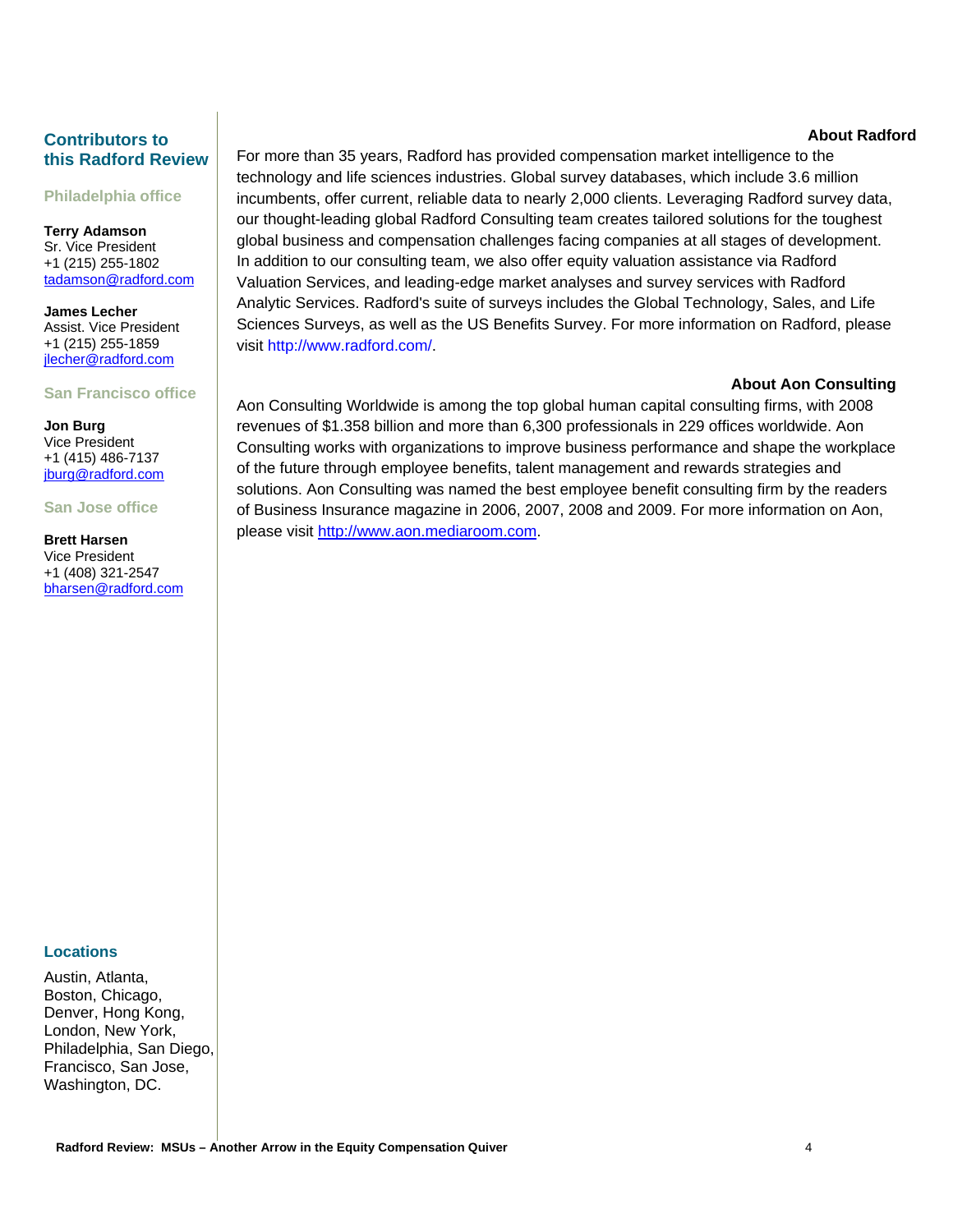# **Appendix**

|                |       |                            | 200% Share Cap - 1 Year Performance Period |        |        |        |        |        |  |  |
|----------------|-------|----------------------------|--------------------------------------------|--------|--------|--------|--------|--------|--|--|
|                |       | <b>Expected Volatility</b> |                                            |        |        |        |        |        |  |  |
|                |       | 20%                        | 30%                                        | 40%    | 50%    | 60%    | 70%    | 80%    |  |  |
|                | 1.00% | 105.1%                     | 110.1%                                     | 115.8% | 121.3% | 126.2% | 130.7% | 134.8% |  |  |
| Risk-Free Rate | 2.00% | 106.2%                     | 111.2%                                     | 116.8% | 122.2% | 127.1% | 131.4% | 135.5% |  |  |
|                | 3.00% | 107.2%                     | 112.3%                                     | 117.9% | 123.2% | 127.9% | 132.2% | 136.2% |  |  |
|                | 4.00% | 108.3%                     | 113.4%                                     | 118.9% | 124.1% | 128.8% | 133.0% | 136.9% |  |  |
|                | 5.00% | 109.4%                     | 114.5%                                     | 119.9% | 125.1% | 129.6% | 133.8% | 137.6% |  |  |
|                | 6.00% | 110.5%                     | 115.6%                                     | 121.0% | 126.0% | 130.5% | 134.5% | 138.3% |  |  |

| Chart 2 – Fair Value of Award with One-Year Performance Period: 200% Payout Cap |
|---------------------------------------------------------------------------------|
|---------------------------------------------------------------------------------|

*Chart 3 – Fair Value of Award with Two-Year Performance Period; 200% Payout Cap* 

|                | 200% Share Cap - 2 Year Performance Period |        |                            |        |        |        |        |        |  |  |
|----------------|--------------------------------------------|--------|----------------------------|--------|--------|--------|--------|--------|--|--|
|                |                                            |        | <b>Expected Volatility</b> |        |        |        |        |        |  |  |
|                |                                            | 20%    | 30%                        | 40%    | 50%    | 60%    | 70%    | 80%    |  |  |
|                | 1.00%                                      | 110.2% | 118.2%                     | 125.5% | 131.8% | 137.3% | 142.6% | 147.2% |  |  |
| Risk-Free Rate | 2.00%                                      | 112.4% | 120.3%                     | 127.2% | 133.3% | 138.7% | 143.7% | 148.2% |  |  |
|                | 3.00%                                      | 114.6% | 122.3%                     | 129.0% | 134.8% | 140.0% | 144.9% | 149.2% |  |  |
|                | 4.00%                                      | 116.9% | 124.4%                     | 130.8% | 136.3% | 141.3% | 146.0% | 150.1% |  |  |
|                | 5.00%                                      | 119.1% | 126.4%                     | 132.6% | 137.8% | 142.6% | 147.1% | 151.1% |  |  |
|                | 6.00%                                      | 121.4% | 128.5%                     | 134.3% | 139.3% | 143.8% | 148.2% | 152.1% |  |  |

*Chart 4 – Fair Value of Award with Three-Year Performance Period; 200% Payout Cap* 

|                |       |        | 200% Share Cap - 3 Year Performance Period |        |        |        |        |        |  |  |
|----------------|-------|--------|--------------------------------------------|--------|--------|--------|--------|--------|--|--|
|                |       |        | <b>Expected Volatility</b>                 |        |        |        |        |        |  |  |
|                |       | 20%    | 30%                                        | 40%    | 50%    | 60%    | 70%    | 80%    |  |  |
|                | 1.00% | 114.9% | 124.1%                                     | 131.9% | 138.7% | 144.7% | 150.4% | 155.5% |  |  |
| Risk-Free Rate | 2.00% | 118.1% | 126.9%                                     | 134.2% | 140.6% | 146.3% | 151.8% | 156.6% |  |  |
|                | 3.00% | 121.4% | 129.7%                                     | 136.6% | 142.5% | 147.9% | 153.1% | 157.8% |  |  |
|                | 4.00% | 124.7% | 132.5%                                     | 138.8% | 144.4% | 149.5% | 154.4% | 158.9% |  |  |
|                | 5.00% | 128.1% | 135.3%                                     | 141.1% | 146.3% | 151.0% | 155.7% | 160.0% |  |  |
|                | 6.00% | 131.4% | 138.0%                                     | 143.3% | 148.1% | 152.6% | 157.0% | 161.1% |  |  |